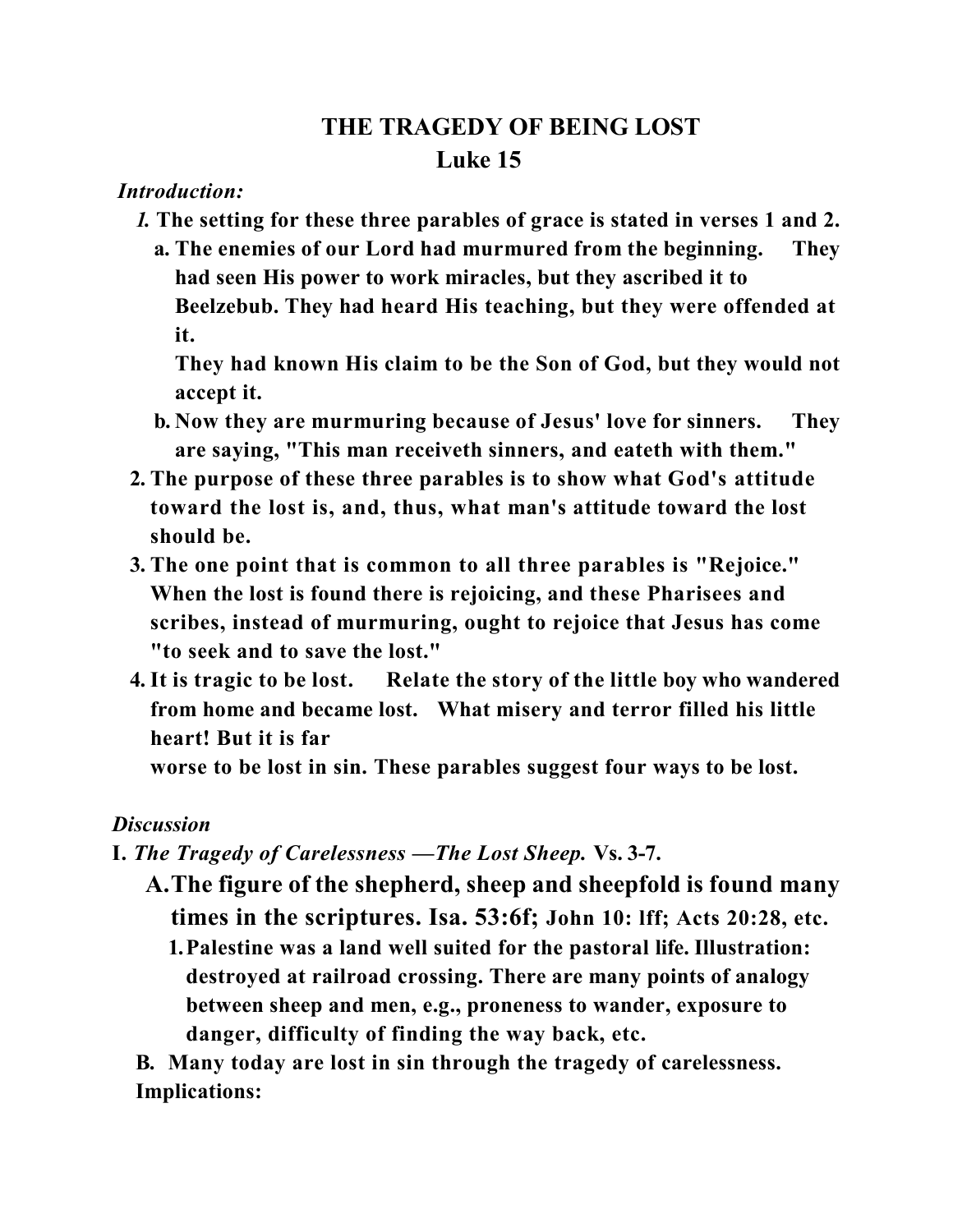- **1. Thoughtlessness. Many are lost, not through a deliberate forsaking of the Shepherd, but through an unconscious straying. Another figure which suggests the same thought is that of a ship drifting at sea. Heb. 2:1. Cf. Matt. 9:36, a picture of a multitude that had no real purpose in life.**
- **2. Absorption in other matters.** 
	- **a. A lamb often at the rear of the flock may see a little stretch of green grass, and becoming absorbed with that delicious morsel, it loses consciousness of the fact that the shepherd and the flock move on and he will soon be lost.**
	- **b. Many are they who are carelessly absorbed in the treasures and pleasures of this life (cf. Luke 8:14; 12:16-21), or the complacency of denominational error. They are lost, not because they are mean, but because they are careless.**
- **3. Lack of knowledge, spiritual interest and diligence. a. Admonitions are many to "give diligence" and "take heed." b. Failure to do this means we are lost. Cf. Hosea 4:6; Acts 17:30.**
- **C. The tragedy of carelessness is seen almost daily.**
- **II.** *The Tragedy of Uselessness* *The Lost Coin.* **Vs. 8-10.**

**A. The lost coin was a useless coin. Money is of value only if it is used. This coin was of no value because it was "out of circulation."**

**B. The useless church member is a lost church member.**

- **1. Once each member of the Lord's church was useful. If we were genuinely converted, we said, "I am Thine, 0 Lord, All to Thee I surrender, Take me and use me in Thy service."**
- **2. Many have changed from useful vessels to useless vessels, from vessels of honor to vessels of dishonor (II Tim. 2:20).**
- **3. Uselessness means: loss of zeal for the Lord, loss of concern for others, and loss of influence (savor, Matt. 5:13; radiance, Matt. 5:14ff.).**
- **4. The useless member is the one who has quit (Luke 9:62), fallen (Gal. 5:4), does not serve the purpose that God has for him (Matt. 25:24ff.).**

**C. What am I worth to the Lord and His church in zeal, faithfulness,**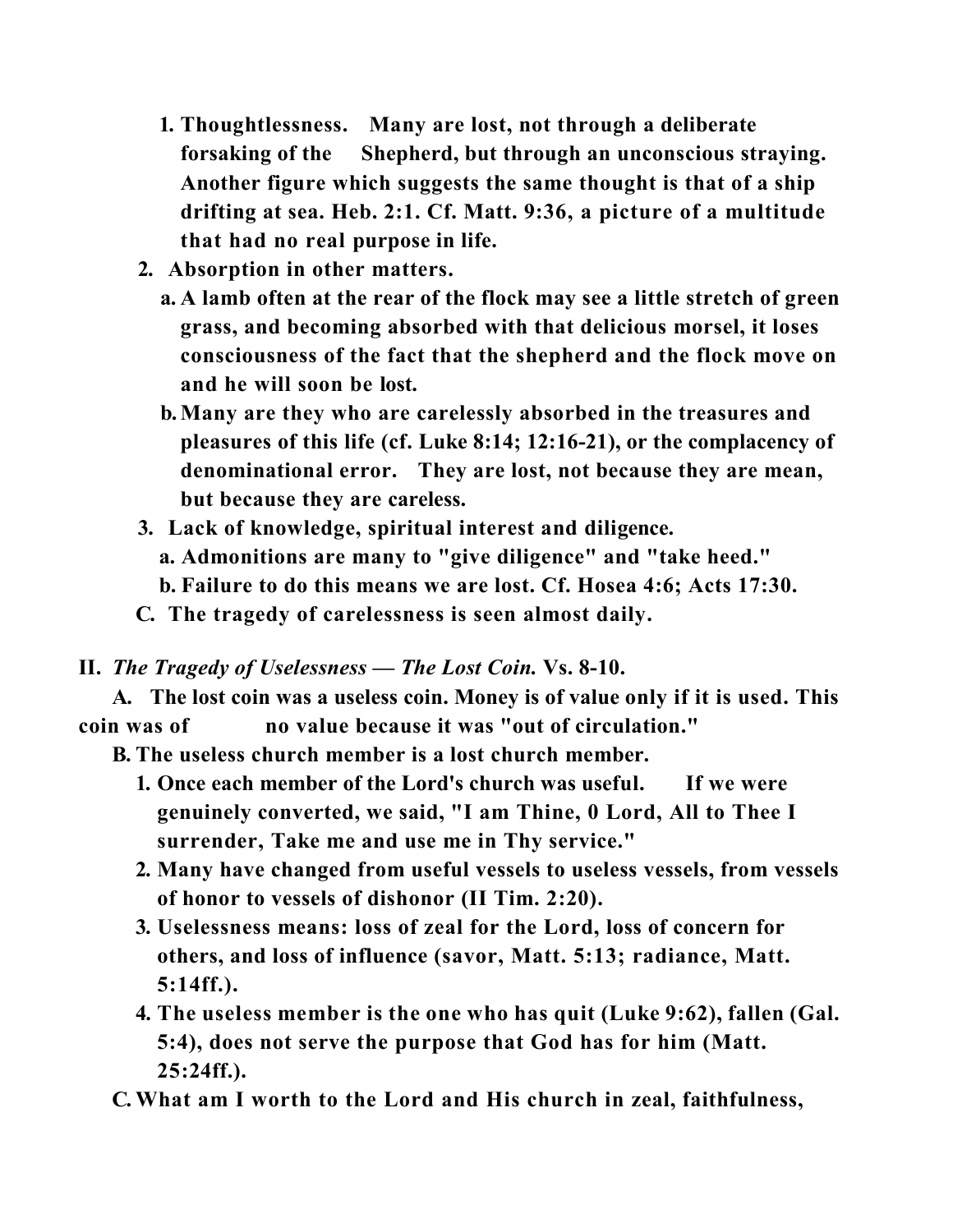**loyalty and influence? The tragedy of uselessness will condemn many in the church.** 

- **III.** *The Tragedy of Willfulness* *The Prodigal Son. Vs.* **11-24.** 
	- **A. The Prodigal Son was lost willfully.**
		- **1. He willfully asked for his portion of the substance.**
		- **2. He willfully went into the far country. With his eyes wide open he went into sin.**
		- **3. He willfully wasted his substance with riotous living. He had no one to blame but himself.**
	- **B. There are many lost today for the same reason. This implies:**
		- **1. Rebellion and defiance of authority.**
			- **a. Morally, these people say, "What I do is none of your business." Illustration: Relate the statement of the worldly group who said, "We know we are going to hell, but we're having a good time doing it."**
			- **b. Doctrinally, this kind says, "So what? We can read that baptism is immersion, but sprinkling is just as good. We know the early disciples wore the name Christian and that only, but so what? There is nothing in a name."**
		- **2. Exaltation of my will and a desecration of God's will. "Not** *Thy* **will but**  *mine* **be done."**
		- **3. Prejudice. "For this people's heart is waxed gross, And their ears are dull of hearing, And their eyes they have closed" (Matt. 13:15). 4. Greater Damnation. Cf. Luke 12:47, 48.**
	- **C. Happily though, the Prodigal Son's will was broken, he repented and** 
		- **returned home, and he was graciously received by his father. But willfulness, unrepented of, will result in certain condemnation.**
- **IV.** *The Tragedy of Bitterness* *The Elder Brother.* **Vs. 25-32.**
	- **A. This is the type who seldom considers themselves lost.**
		- **1. He had stayed in his father's house.**
		- **2. He had served his father."Lo, these many years do I serve**